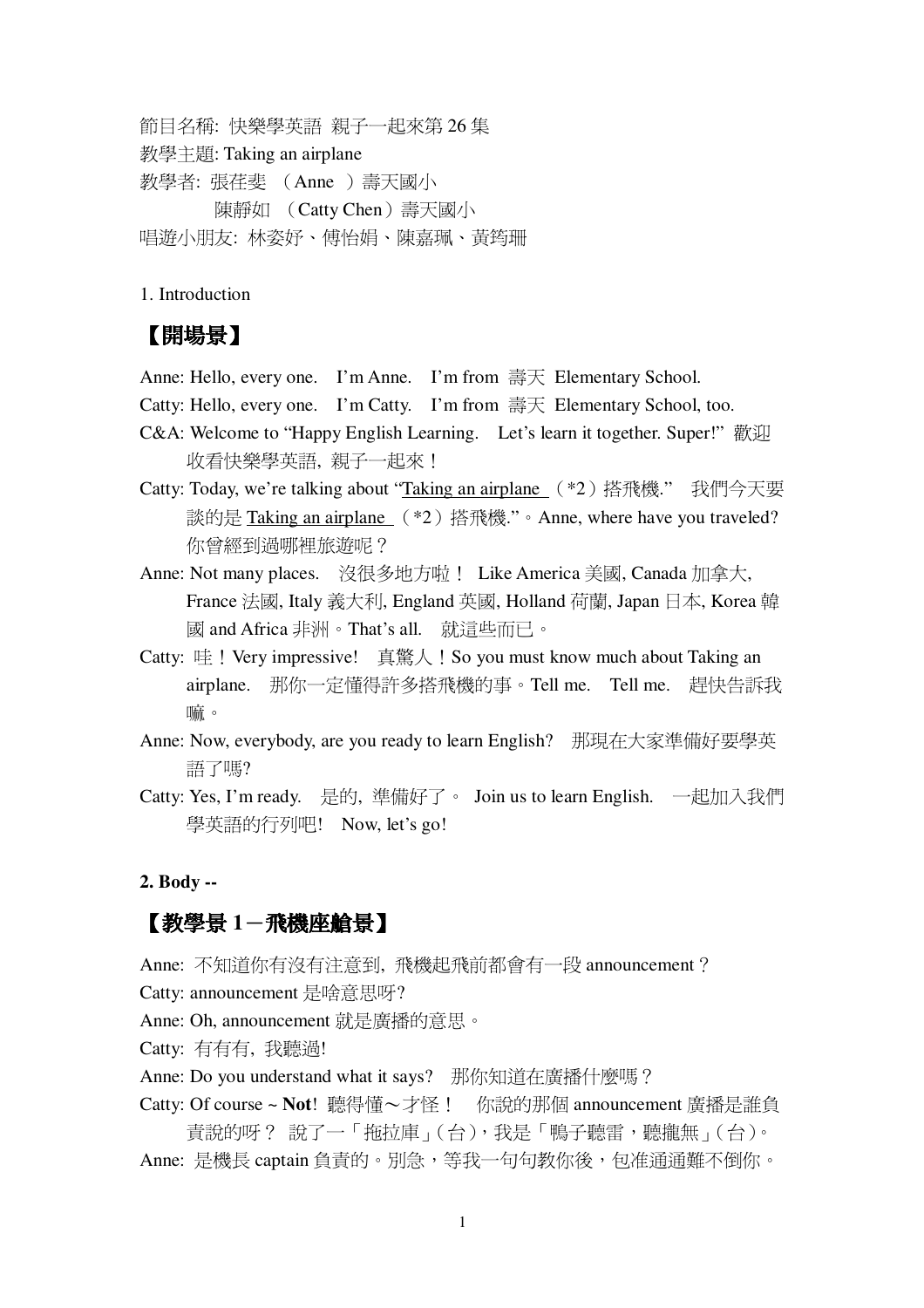首先,我先教大家一些重要單字。我剛剛有說到飛機、廣播和機長的英語, 注意到了嗎?

- Catty: 飛機(插入飛機圖片)是 air plane (\*2), 機長是 captain (\*2), 廣播是 announ...anoun..anoun 什麼的啊?
- Anne: announcement (\*2) 廣播 a-nnoun-ce-ment
- Catty: Yes, announcement 廣播。
- Anne: 起飛 take-off。
- Catty: take-off 起飛
- Anne: 全體機員 crew 。
- Catty: crew 全體機員 。
- Anne: crew 就包含了駕駛員 pilot (\*2)、座艙長 purser (\*2)、空中少爺 steward (\*2)、空中小姐 stewardess (\*2)。
- Catty: 駕駛員 pilot (\*2)、座艙長 purser (\*2)、空中少爺 steward (\*2)、空中 小姐 stewardess (\*2)。咦,Anne,我有個疑問耶,Attendant 不是也是空 服員的意思嗎?
- Anne: 沒錯! Attendance 空服員(\*2)它可以同時指 steward 空中少爺和 stewardess 空中小姐,乀你程度不錯嘛!
- Catty: Thanks! 大家攏麻按呢講! (台) Let's go on. 我們繼續吧!
- Anne: Sure.駕駛艙 cockpit cock-pit
- Catty: cockpit 駕駛艙。
- Anne: 空中亂流 air turbulence air tur-bu-len-ce 當天氣不好時,就會容易遇上空 中亂流 air turbulence, 第一次坐飛機的人, 遇到 air turbulence 都會以為自 己死定了。
- Catty: 對呀!要是我, 遇到 air turbulence 一定也是嚇個半死。
- Anne: 講到 air turbulence, 我就想到另一個跟飛行有關的片語, 飛行涑度 air speed air s-peed .
- Catty: air speed 飛行速度,這也是在飛機廣播上常聽見的。
- Anne: 除了飛行速度之外, 還有涌常機長也會報告飛行高度 altitude al-ti-tude。 Catty: altitude 飛行高度 。
- Anne: 飛行時間 flying time fly-ing ti-me 從起飛到降落所花的時間就是飛行時 間 flying time。
- Catty: flying time 飛行時間。
- Anne: 呼叫鈕 call button call bu-tton 有任何需要請按呼叫鈕 call button, 一按 之後,馬上就有美美的 stewardess 或帥帥的 steward 來幫你服務喔! Catty: call button 呼叫鈕,嗯!這個對我相當重要。
- Anne: 不過,遇到緊急危難時,更重要的是氧氣罩 oxygen mask o-xy-gen ma-sk 、救生器材 life preserver li-fe pre-se-ver 以及救生衣 life vest li-fe ve-st  $\circ$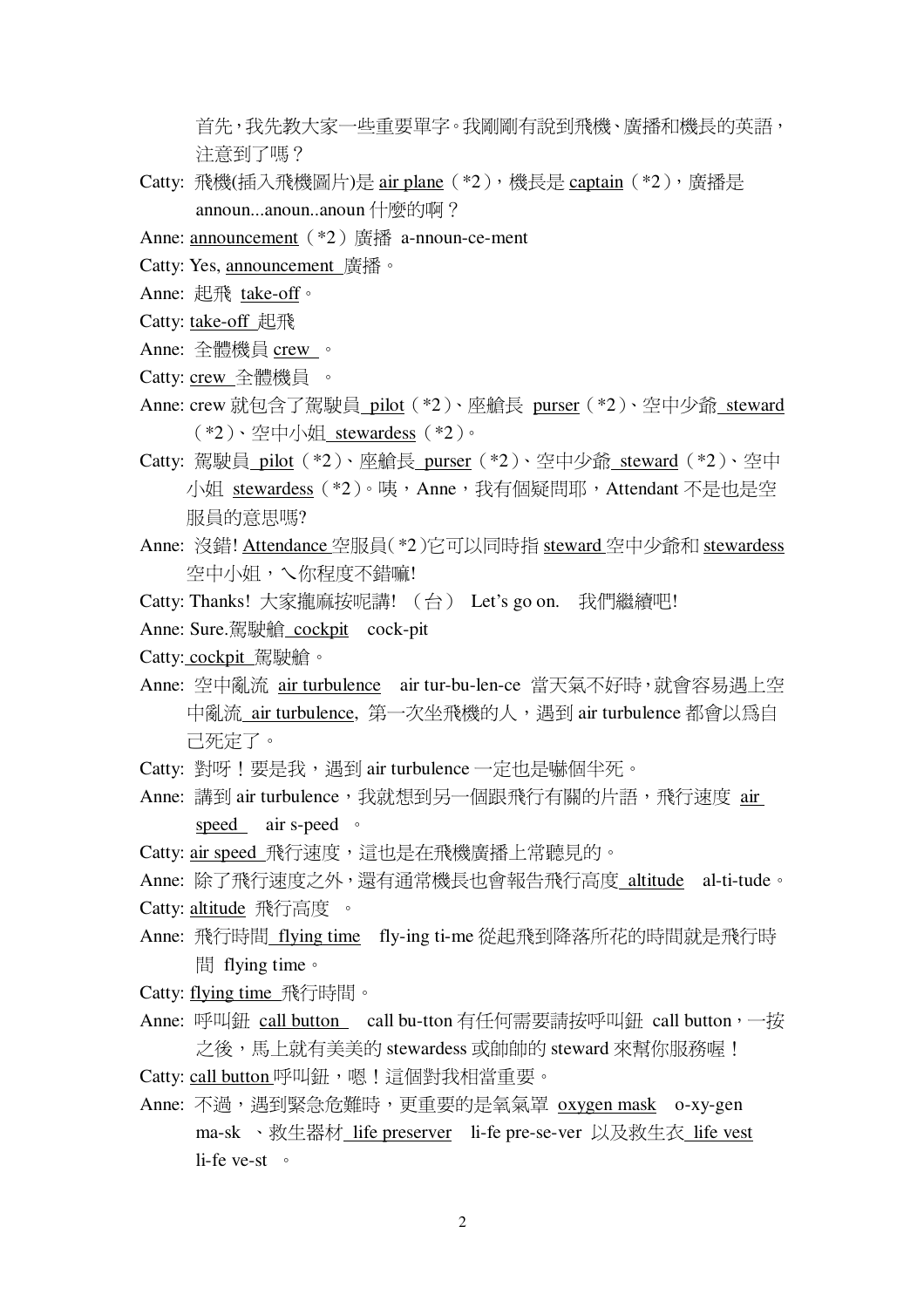Catty: You are so right! 你說的真對 !

Anne: 一些有關安全的事項全都在安全手冊 safety leaflet 裡頭 sa-fe-ty lea-flet。 Catty: safety leaflet 安全手冊 。

Anne: 最後一個單字椅背上的置物袋 seat pocket seat po-cket。

Catty: seat pocket 椅背上的置物袋。

- Anne: 再來我們假設 captain 是壽天航空的機長, 名叫 Johnson, 廣播時, 首先他 會說『Welcome aboard Sho-tian Airlines』. 歡迎搭乘壽天航空。Please repeat after me. 請跟我一起念。
- Anne & Catty:  $\sqrt{r}$  Welcome aboard Sho-tian Airlines  $\sqrt{r}$
- Anne: 機長強牛及全體機員謹代表壽天航空歡迎您搭乘本機。『On behalf of Sho-tian Airlines Captain Johnson and his crew welcome you aboard. Delase repeat after me.
- Anne & Catty:  $\Gamma$  On behalf of Sho-tian Airlines Captain Johnson and his crew welcome you aboard.
- Anne: 本班機飛抵日本約需四小時。『Our flight to Japan will take approximately four hours.  $\Box$  Please repeat after me.
- Anne & Catty:  $\Gamma$  Our flight to Japan will take approximately four hours.
- Anne: 在此提醒您繫好安全帶, 椅背豎直, 還有起飛這段時間請勿吸菸。『Let us remind you to fasten your seat belts, straighten your seats, and kindly refrain from smoking during take-off. Please repeat after me.
- Anne & Catty: <sup>"</sup>Let us remind you to fasten your seat belts, straighten your seats, and kindly refrain from smoking during take-off.
- Anne: 在各位的座位底下每人各有一件像這樣的救生衣。『Under vour seat there is a life vest like this one for each of you. *I* Please repeat after me.
- Anne & Catty:  $\mathbb{F}$  Under your seat there is a life vest like this one for each of you.
- Anne: 若發生堅急情況, 頭頂上會放下一只氧氣罩來。『An oxvgen mask will come down from overhead in case of an emergency. <br>
<u>I</u> Please repeat after me.
- Anne & Catty:  $\int$  An oxygen mask will come down from overhead in case of an emergency.  $\mathbb{I}$
- Anne: 有任何需要時,請按呼叫鈕。『Please press the call button whenever vou need any help. Please repeat after me.
- Anne & Catty:  $\int_{0}^{a}$  Please press the call button whenever you need any help.
- Anne: 我們馬上就要起飛了。請繫好您的安全帶。『We'll take off soon. Please fasten your seat belt. <sub>J</sub> Please repeat after me.

Anne & Catty:  $\sqrt{ }$  We'll take off soon. Please fasten your seat belt.

Anne: That's all. 全部就這些了

Catty: 嘘呼~當機長還直是不簡單呢!乀~你英語這麼好,可以當 captain了耶! Anne: Don't make the daydream. 別做白日夢啦!Captain 是要會開飛機的, 我呀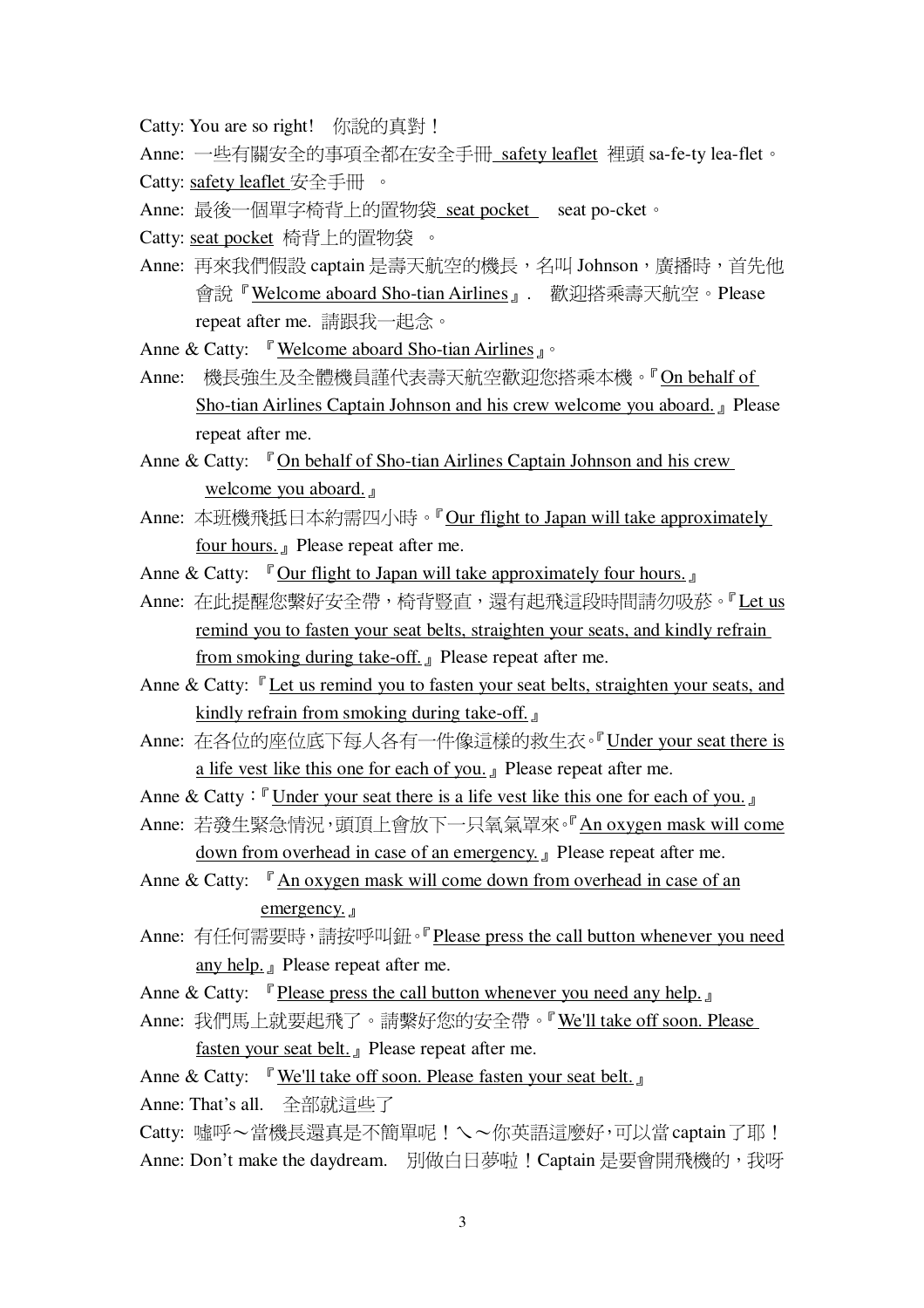還是當個 English teacher 比較適合吧!現在, 我來扮演 captain 機長, 正在欣 賞節目的觀眾們, 一起和 Catty 當 passenger 乘客, 看看能聽懂多少喔! 要 開始廣播囉!

Welcome aboard Sho-tian Airlines. On behalf of Sho-tian Airlines Captain Johnson and his crew welcome you aboard. Our flight to Japan will take approximately four hours. Let us remind you to fasten your seat belts, straighten your seats, and kindly refrain from smoking during take-off. An oxygen mask will come down from overhead in case of an emergency. Please press the call button whenever you need any help. We'll take off soon. Please fasten your seat belt.

Catty: Oh, yeah! 太棒了! I can understand what the announcement says. 現在我 完全了解廣播內容,不會再「鴨子聽雷」(台)了, Thanks a lot. 這可都要 歸功於妳呢! Anne: 什麼龜不龜公的, 我還龜母呢!

Catty: 別開槓啦! 現在請大家欣賞一首英語歌曲囉!

## 【唱遊景】

# Ladies and gentlemen

Fasten your seat belts. Ladies and gentlemen We're going to take off. Fasten your seat belts. Ladies and gentlemen We're going to take off too. Fasten your seat belts. Ladies and gentlemen We're going to take off. Fasten your seat belts. We're going to take off. And we're going to take off too. Yeah!

# 【候機室景】

Catty: It's really a wonderful song. 這首歌真好聽!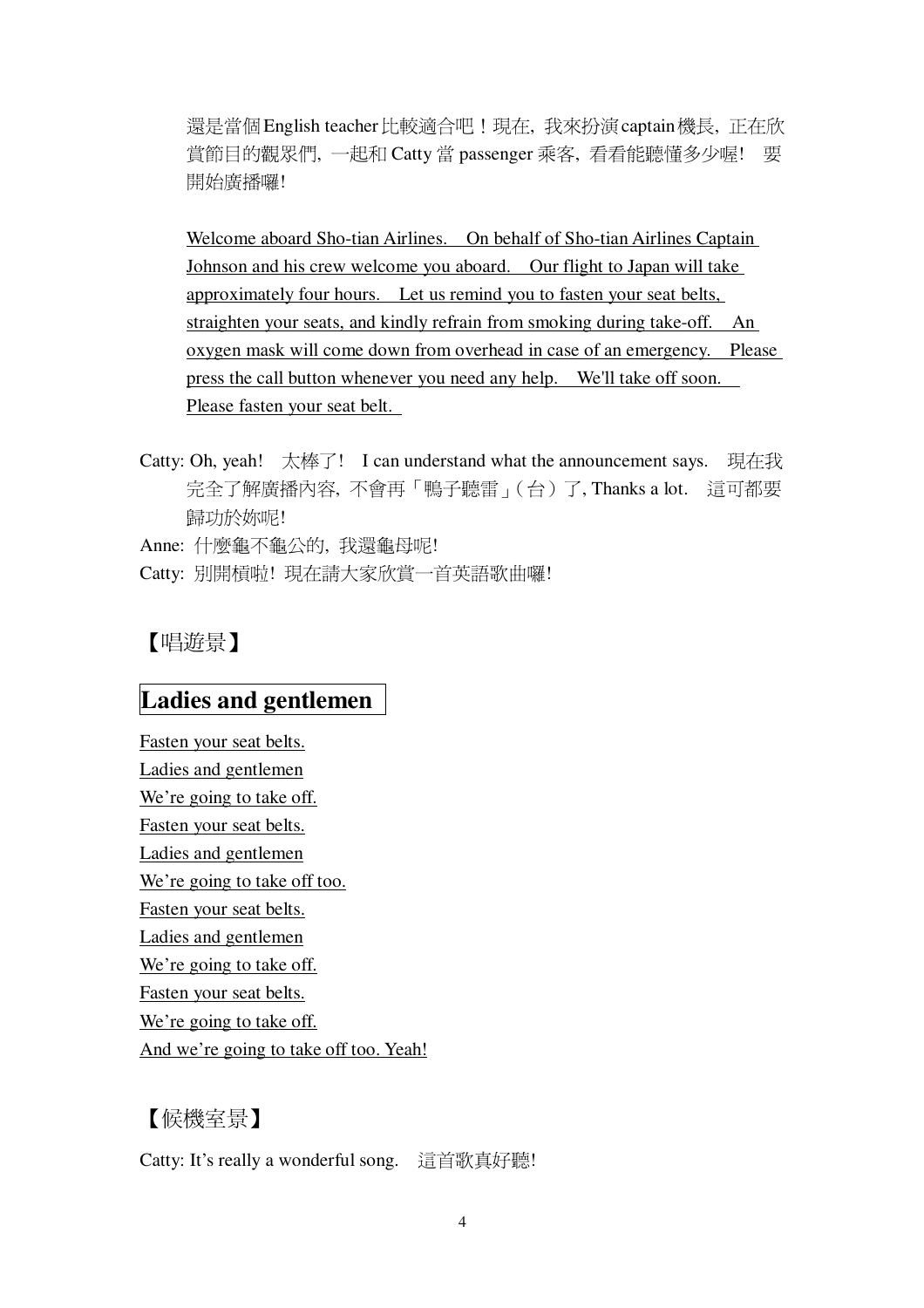Anne: Yes! Now let's learn this song together! 我們大家一起來學學這首歌囉! Catty: Fasten your seat belts. 在之前的廣播中就出現了這句話, 還記得嗎?

That's Ok. 不記得沒關係, 我們再教一次, fasten 繫上 fa-s-ten 。Please repeat after me. 請大家跟著一起唸, 繫上 fasten (\*2)。

Anne: seat belts  $\overleftrightarrow{\mathcal{R}} \hat{\pm}$  sea-t bel-ts  $\circ$  Please repeat,  $\overleftrightarrow{\mathcal{R}} \hat{\pm}$  seat belts  $(*2)$ 

- Catty: Fasten your seat belts. (\*2) 繫上你的安全帶。Please repeat. 繫上你的安 全帶 Fasten your seat belts. \*2
- Anne: Ladies and gentlemen. (\*2) 各位先生女士們。 Please repeat. 各位先生  $\overline{\mathcal{L}}$  +  $\overline{\mathbb{H}}$  Ladies and gentlemen.  $(*2)$
- Catty: airport 機場 air-port Please repeat. 機場 airport  $(*2)$
- Anne: We're going to take off. (\*2) 我們即將起飛。Please repeat. 我們即將起  $\frac{7}{10}$  We're going to take off.  $(*2)$

Catty: 這一次要大家跟我們一起唱唱跳跳囉。Ready. Go!

Catty: Anne, airplane 上面不是都會供應餐點嗎?

Anne: Yes?

Catty: 我怕又會「鴨子聽雷」(台)了, What can I do? 怎麼辦?

- Anne: Don't be afraid.不用怕, 我來教你。Attendant 會問妳: What would you like to drink? 請問您要喝什麼?
- Catty: What would you like to drink? 請問您要喝什麼?
- Anne: 這時你就回答: I'd like some...後面接你想喝的飲料, 最後記得講 please。

Catty: I got it. 我知道了。So 所以想喝可樂就說: I'd like some coke, please. 想喝 柳橙汁就說: I'd like some orange juice, please.

Anne: Very good. 非常好。當 attendant 問: What would you like to eat? 請問要來 一份餐點嗎?就回答: I'd like... 後面接你想吃的餐點, 最後記得講…

- Catty: Please。對吧! So 想吃雞肉就說: I'd like chicken, please. 想吃魚就說: I'd like fish, please.
- Anne: You're right again. 你又答對了。曾經有一位 passenger 乘客被 attendant 問 What would you like to eat?的時候, 聽得懂卻不知道該回答什麼, 只好看看 旁邊點的餐似乎不錯, 於是就指著隔壁的餐點跟 attendant 說: Me, too. 結 果他的一群朋友看到這一招有效, 通通學他講"Me, too.", 後來他們就開玩 笑說, 他們在 airplane 上最愛吃的就是"me, too"餐, 其實 Me, too.的意思就 是我也跟他一樣,根本和餐點無關。
- Catty: It's so funny. 真有趣。不過還是趕快幫我 review 複習剛剛教的單字和句子, 好讓我可以點"me, too"餐以外的東西。
- Anne: No problem. 沒問題。跟 Catty 一樣還沒記起來的觀眾, 要仔細看並跟著 唸唷! What would you like to drink? 請問您要喝什麼?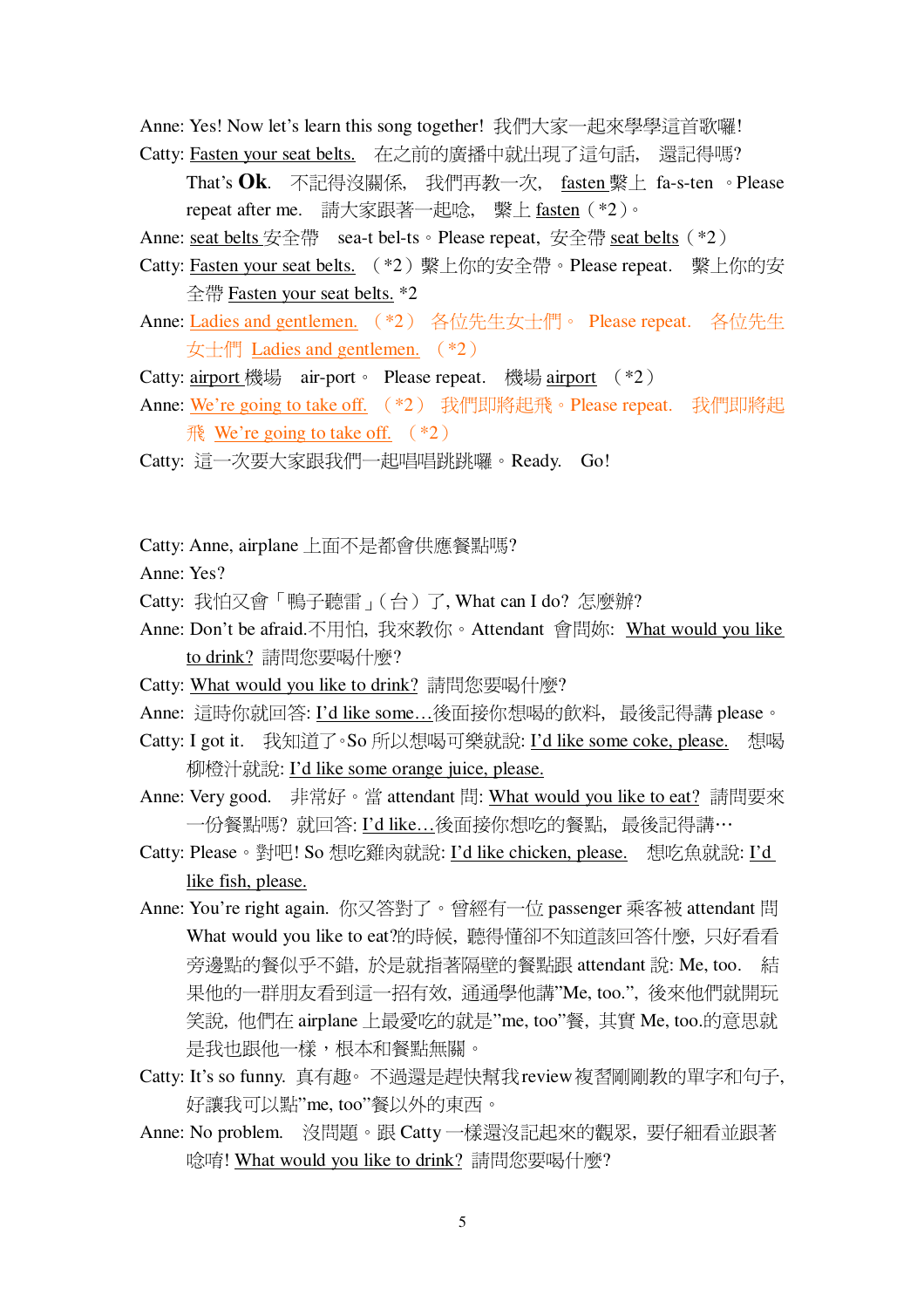Catty: What would you like to drink? Anne: I'd like some coke, please. 我想喝可樂。 Catty: I'd like some coke, please. Anne: I'd like some orange juice, please. 我想喝柳橙汁。 Catty: I'd like some orange juice, please. Anne: What would you like to eat? 請問要來一份餐點嗎? Catty: What would you like to eat? Anne: I'd like chicken, please. 我想吃雞肉。 Catty: I'd like chicken, please. Anne: I'd like fish, please. 我想吃魚。 Catty: I'd like fish, please. Anne: 要多練習才記得牢唷! Catty: Yes, sir. Anne: It's time for English song again. 現在又到了英語歌曲的時間。 Catty: Join us now. 一起來欣賞吧!

## 【唱遊景】

### **Chicken Noodle Soup**

I'm hungry. Have some chicken soup. I'm hungry. Have some chicken soup. I'm hungry. Have some chicken soup. Have some chicken noodle soup. I'm hungry. Have some chicken soup. I'm hungry. Have some chicken soup. I'm hungry. Have some chicken soup. Have some chicken noodle soup. Chicken noodle, one, two. Chicken noodle soup for you. Chicken noodle, one, two, three. Chicken noodle soup for me.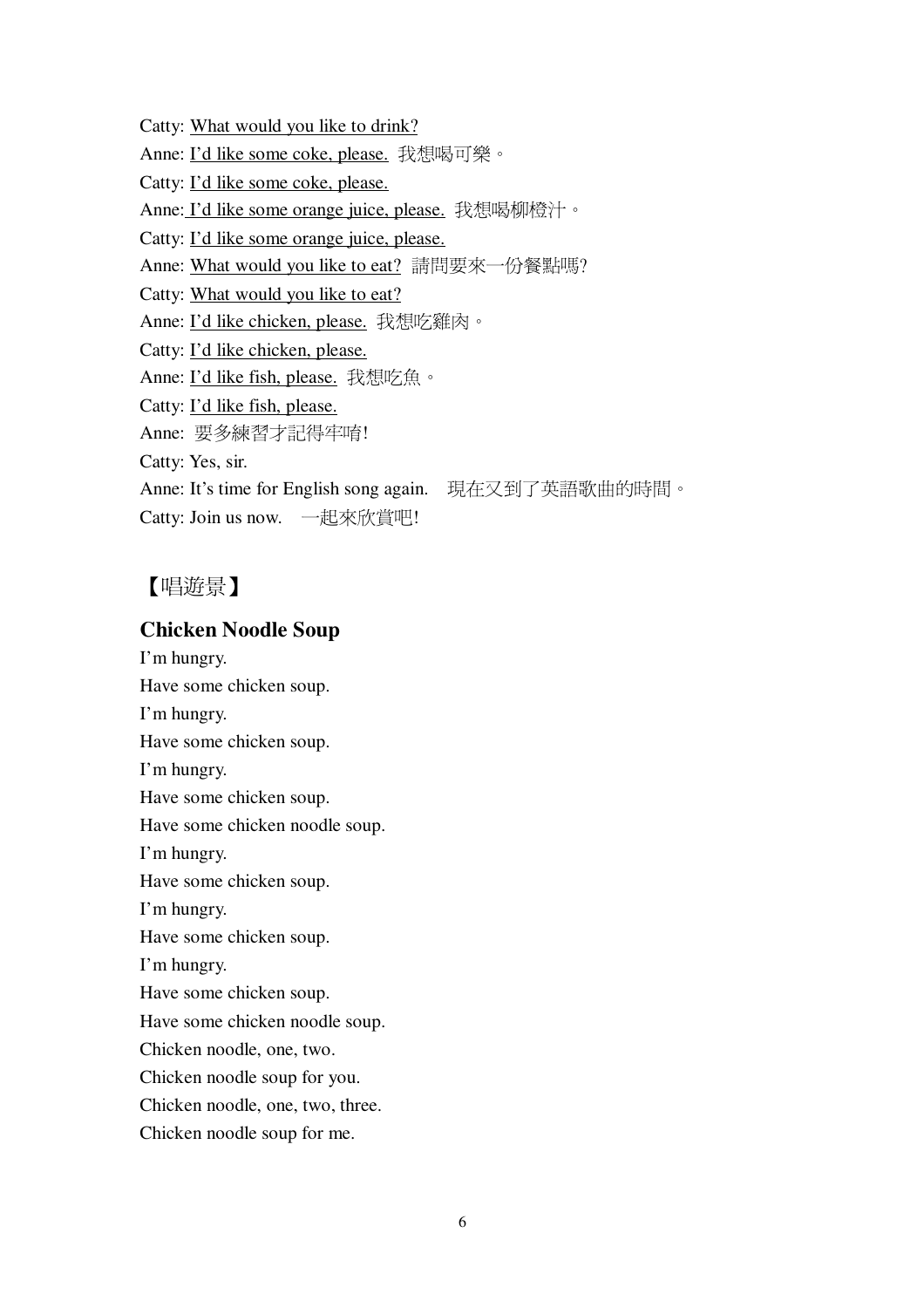#### 【候機室景】

Catty: 聽完這首歌口水都要流下來了!不過還是學歌重要,現在跟 Catty 和 Anne 一起來學這首 Chicken Noodle Soup 囉!

Anne: <u>hungry</u> 餓 hun-grey。Please repeat, <u>hungry</u> (\*2)。I'm hungry. 我餓了。I'm hungry.  $(*2)$ 

Catty: chicken 雞肉 chi-cken • Please repeat, chicken (\*2)

Anne: soup  $\frac{11}{60}$  • Please repeat, soup. (\*2)

Catty: 兩個字合起來就變成 chicken soup 雞湯。Please repeat, chicken soup (\*2)

Anne: noodle  $\overline{\mathfrak{M}}$  noo-dle  $\circ$  Please repeat, noodle  $(*2)$ 

Catty: chicken soup 再加上 noodle 就變成了...

Anne: chicken noodle soup 雞肉湯麵。

Catty: Very good. Please repeat, chicken noodle soup  $(*2)$ 

Anne: 我們也可以把 chicken 雞肉這個字改成 fish 喔! 知道 fish 是什麼嗎?

Catty: I know. 我知道。是魚。Please repeat, fish. (\*2)

Anne: 那現在我們一起來聽改編後的 Fish Noodle Soup 吧!

### 【唱游景】

#### **Fish Noodle Soup**

I'm hungry. Have some fish soup. I'm hungry. Have some fish soup. I'm hungry. Have some fish soup. Have some fish noodle soup. I'm hungry. Have some fish soup. I'm hungry. Have some fish soup. I'm hungry. Have some fish soup. Have some fish noodle soup. Fish noodle, one, two. Fish noodle soup for you. Fish noodle, one, two, three. Fish noodle soup for me.